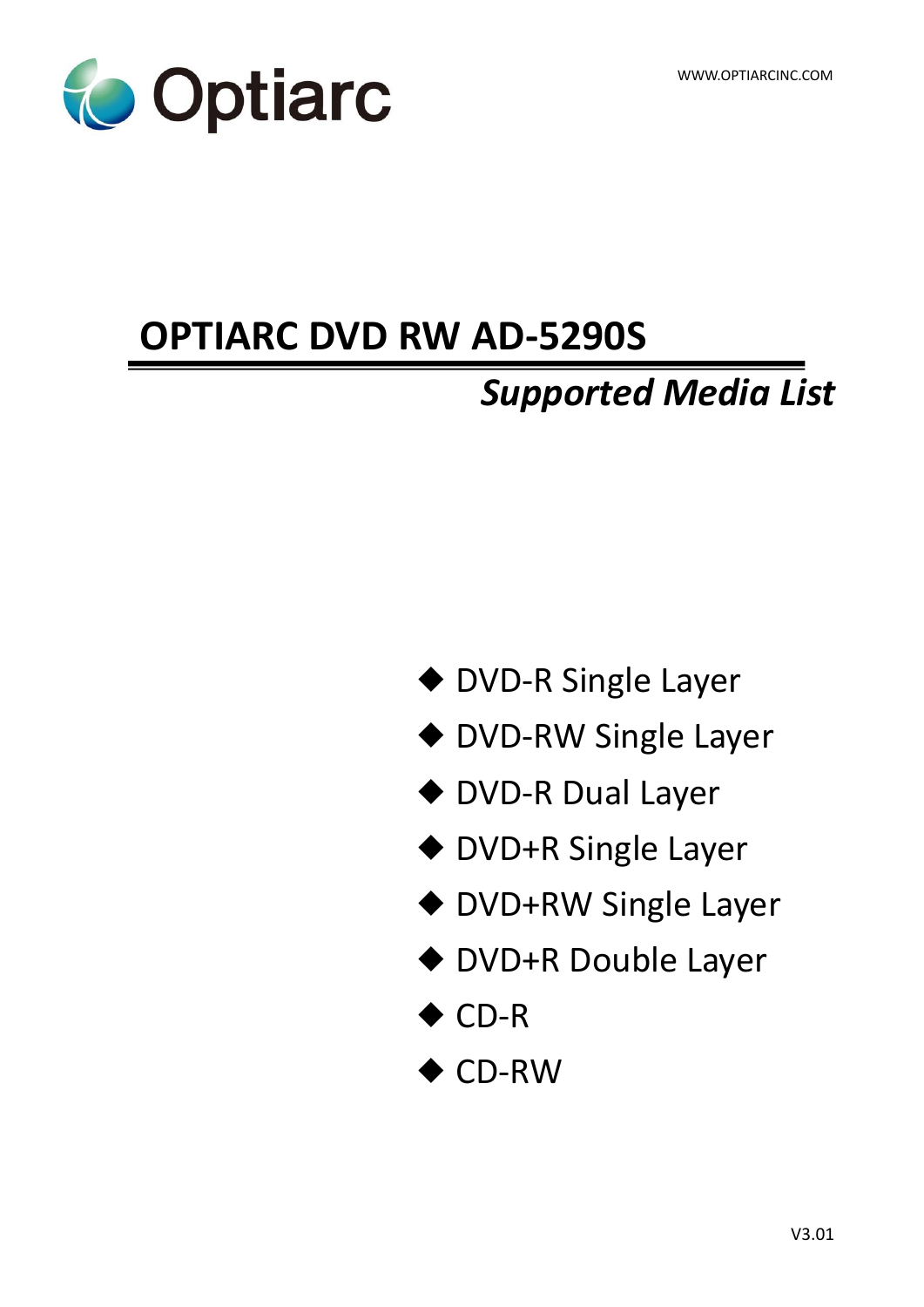# **Disc Group : DVD-R**

|                |                                      |                   |    |    |              | <b>Writing Speed</b> |     |                          |
|----------------|--------------------------------------|-------------------|----|----|--------------|----------------------|-----|--------------------------|
| No.            | <b>Disc Brand</b>                    | Disc MID Code     | 4X | 6X | 8X           | 12X                  | 16X | 24X                      |
| $\mathbf{1}$   | <b>TAIYO YUDEN</b>                   | <b>TYG03</b>      | Υ  | Y  | Y            | Υ                    | Y   | Y                        |
| $\overline{2}$ | <b>CMC</b>                           | CMC MAG.AM3       | Υ  | Y  | Y            | Y                    | Y   | $\blacksquare$           |
| 3              | <b>DAXON</b>                         | DAXON016S         | Υ  | Υ  | Y            | Υ                    | Y   |                          |
| 4              | FTI.                                 | FTI RG16          | Υ  | Y  | Υ            | Υ                    | Y   | $\overline{\phantom{0}}$ |
| 5              | <b>GIGASTORAGE</b>                   | GSC005            | Υ  | Y  | Υ            | Y                    | Y   | $\overline{\phantom{a}}$ |
| 6              | <b>INFOMEDIA</b>                     | INFOMEDIAR30      | Y  | Y  | Y            | Y                    | Y   |                          |
| 7              | <b>MAXELL</b>                        | MXL RG04          | Υ  | Υ  | Y            | Υ                    | Y   | $\overline{\phantom{0}}$ |
| 8              | <b>MOSER BAER</b>                    | MBI 01RG40        | Υ  | Y  | Υ            | Υ                    | Y   | $\overline{\phantom{a}}$ |
| 9              | <b>MKM</b>                           | MCC 03RG20        | Y  | Y  | Y            | Y                    | Y   |                          |
| 10             | <b>OPTODISC</b>                      | OPTODISCR016      | Υ  | Y  | Υ            | Y                    | Y   | $\overline{a}$           |
| 11             | <b>PRINCO</b>                        | PRINCORGM1        | Υ  | Υ  | Υ            | Y                    | Y   | $\overline{\phantom{a}}$ |
| 12             | <b>PRODISC</b>                       | ProdiscF02        | Y  | Y  | Y            | Y                    | Y   |                          |
| 13             | <b>PRODISC</b>                       | ProdiscS05        | Y  | Y  | Y            | Υ                    | Y   |                          |
| 14             | <b>RITEK</b>                         | RITEKF1           | Y  | Υ  | Υ            | Υ                    | Y   | $\overline{\phantom{a}}$ |
| 15             | SONY                                 | SONY16D1          | Ÿ  | Y  | Y            | Υ                    | Y   |                          |
| 16             | <b>TDK</b>                           | TTH <sub>02</sub> | Υ  | Y  | $\mathsf{Y}$ | Υ                    | Y   | $\overline{\phantom{0}}$ |
| 17             | <b>UME</b>                           | UME02             | Y  | Υ  | Y            | Υ                    | Υ   | $\overline{\phantom{a}}$ |
|                |                                      |                   |    |    |              |                      |     |                          |
|                |                                      |                   |    |    |              |                      |     |                          |
|                | [Disc type ] : DVD-R 8X Single Layer |                   |    |    |              |                      |     |                          |

#### *[ Disc type ] : DVD-R 16X Single Layer*

## *[ Disc type ] : DVD-R 8X Single Layer*

| No.            | Disc Brand       | Disc MID Code | <b>Writing Speed</b> |    |    |  |  |  |
|----------------|------------------|---------------|----------------------|----|----|--|--|--|
|                |                  |               | 4X                   | 6X | 8X |  |  |  |
| 1              | <b>CMC</b>       | CMC MAG.AE1   | Y                    | Υ  | Y  |  |  |  |
| $\overline{2}$ | <b>MAXELL</b>    | MXL RG03      | Υ                    | Υ  | Υ  |  |  |  |
| 3              | <b>MKM</b>       | MCC 02RG20    | Υ                    | Υ  | Υ  |  |  |  |
| 4              | <b>DAXON</b>     | DAXON008S     | Υ                    | Υ  | Y  |  |  |  |
| 5              | <b>OPTODISC</b>  | OPTODISCR008  | Υ                    | Υ  | Y  |  |  |  |
| 6              | <b>INFOMEDIA</b> | INFOMEDIAR20  | Υ                    | Υ  | Υ  |  |  |  |
| 7              | <b>PRINCO</b>    | PRINCO8X02    | Υ                    | Υ  | Y  |  |  |  |
| 8              | <b>PRODISC</b>   | ProdiscF01    | Υ                    | Υ  | Υ  |  |  |  |
| 9              | <b>PRODISC</b>   | ProdiscS04    | Υ                    | Υ  | Υ  |  |  |  |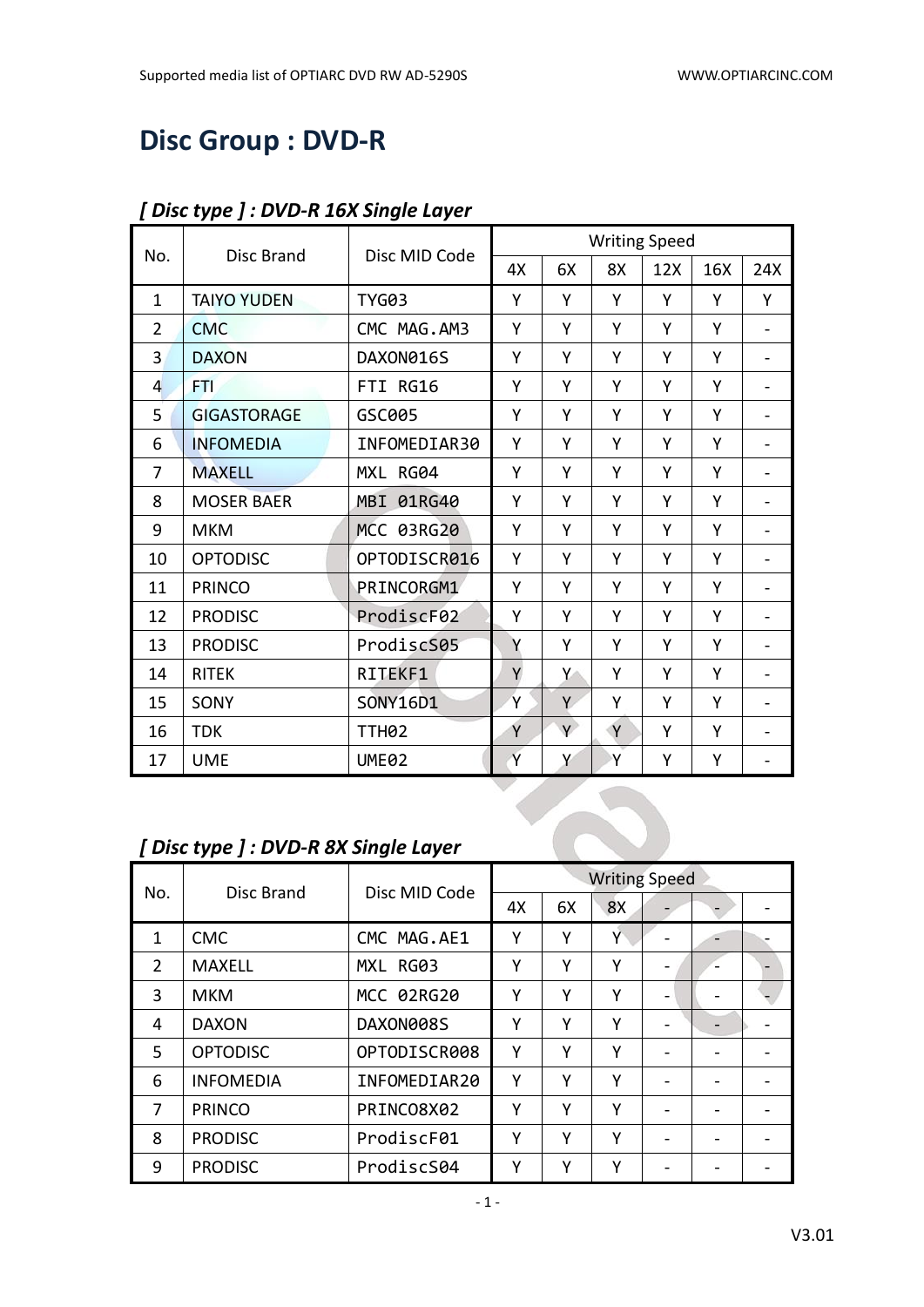| 10 | <b>RITEK</b>       | RITEKG05     | v | v | - |  |
|----|--------------------|--------------|---|---|---|--|
| 11 | SONY               | SONY08D1     |   | v | - |  |
| 12 | <b>TAIYO YUDEN</b> | <b>TYG02</b> |   |   | - |  |
| 13 | TDK                | <b>TTH01</b> |   |   | - |  |
| 14 | TDK                | TTG02        |   |   | - |  |

#### *[ Disc type ] : DVD-R 4X Single Layer*

| No. | Disc Brand      | Disc MID Code |    |   | <b>Writing Speed</b> |                          |  |
|-----|-----------------|---------------|----|---|----------------------|--------------------------|--|
|     |                 |               | 4X | - |                      | $\overline{\phantom{0}}$ |  |
|     | <b>OPTODISC</b> | OPTODISCR004  |    |   |                      | -                        |  |
|     | <b>PRINCO</b>   | <b>PRINCO</b> |    |   |                      | $\overline{\phantom{0}}$ |  |

#### *[ Disc type ] : DVD-RW 6X Single Layer*

| No. | Disc Brand   | Disc MID Code |    |    | <b>Writing Speed</b> |  |
|-----|--------------|---------------|----|----|----------------------|--|
|     |              |               | 4X | 6X |                      |  |
|     | JVC          | JVC1Victord7  |    |    |                      |  |
|     | <b>MKM</b>   | MKM 01RW6X01  |    |    |                      |  |
|     | <b>RITEK</b> | RITEKW06      |    |    |                      |  |

**CONSTRUCTION** 

### *[ Disc type ] : DVD-RW 4X Single Layer*

| No.            | Disc Brand        | Disc MID Code | <b>Writing Speed</b> |  |  |                          |  |  |
|----------------|-------------------|---------------|----------------------|--|--|--------------------------|--|--|
|                |                   |               | 4X                   |  |  |                          |  |  |
| $\mathbf{1}$   | <b>CMC</b>        | CMCW03        | Υ                    |  |  |                          |  |  |
| $\overline{2}$ | <b>INFOMEDIA</b>  | INFOMEDIAA20  | Υ                    |  |  | $\overline{\phantom{0}}$ |  |  |
| 3              | <b>JVC</b>        | JVC0VictorD7  | Υ                    |  |  |                          |  |  |
| 4              | <b>MOSER BAER</b> | MBI01RWG20    | Υ                    |  |  |                          |  |  |
| 5              | <b>MKM</b>        | MCC 01RW4X    | Υ                    |  |  | -                        |  |  |
| 6              | <b>OPTODISC</b>   | OPTODISCW004  | Υ                    |  |  |                          |  |  |
| 7              | <b>PRINCO</b>     | PRINCORW0004  | Υ                    |  |  |                          |  |  |
| 8              | <b>PRODISC</b>    | ProdiscDW06   | Υ                    |  |  |                          |  |  |
| 9              | <b>RITEK</b>      | RITEKW04      | Υ                    |  |  |                          |  |  |
| 10             | <b>TDK</b>        | TDK601saku    | Υ                    |  |  |                          |  |  |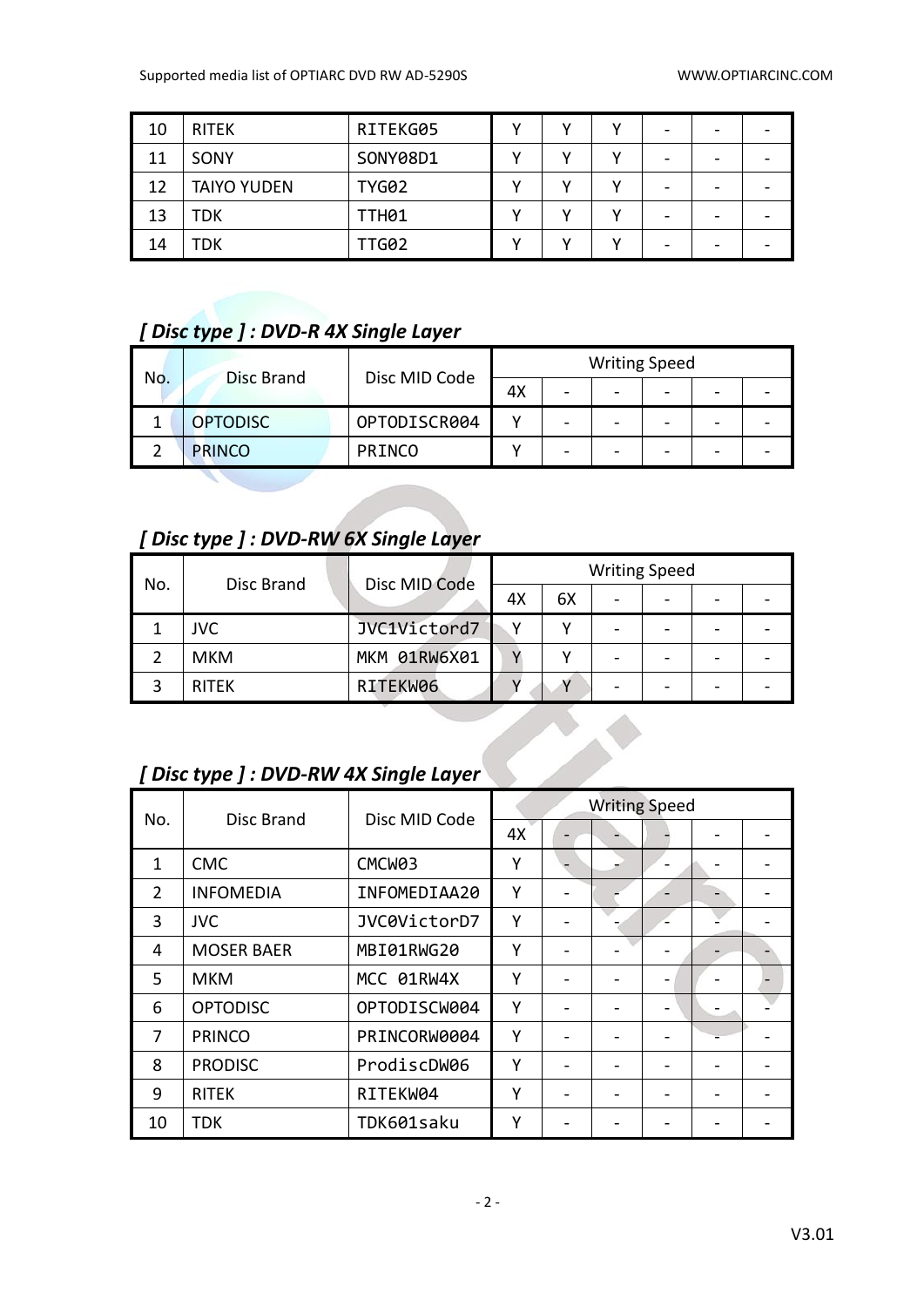|                |                   |                    |    | <b>Writing Speed</b> |  |  |
|----------------|-------------------|--------------------|----|----------------------|--|--|
| No.            | Disc Brand        | Disc MID Code      | 2X |                      |  |  |
|                | <b>CMC</b>        | CMCW <sub>02</sub> | Υ  |                      |  |  |
| $\overline{2}$ | <b>JVC</b>        | JVC VictorW7       | Υ  |                      |  |  |
| 3              | <b>MOSER BAER</b> | MBI01RWG10         | γ  |                      |  |  |
| 4              | <b>OPTODISC</b>   | OPTODISCW002       | Υ  |                      |  |  |
| 5.             | <b>MKM</b>        | MCC 01RW11n9       | γ  |                      |  |  |
| 6              | <b>PRODISC</b>    | ProdiscDW04        | γ  |                      |  |  |
|                | <b>RITEK</b>      | RITEKW01           | γ  |                      |  |  |

*[ Disc type ] : DVD-RW 2X Single Layer*

### *[ Disc type ] : DVD-R DL 8X (Dual Layer)*

| No. | Disc Brand         | Disc MID Code |    |    |    | <b>Writing Speed</b>     |  |
|-----|--------------------|---------------|----|----|----|--------------------------|--|
|     |                    |               | 4X | 6X | 8X | $\overline{\phantom{a}}$ |  |
|     | <b>TAIYO YUDEN</b> | <b>TYG11</b>  |    |    |    |                          |  |
|     | <b>MOSER BAER</b>  | MBI05RD30     |    |    |    | $\overline{\phantom{a}}$ |  |
|     | <b>MKM</b>         | MKM 03RD30    |    |    |    | $\overline{\phantom{0}}$ |  |
|     | <b>RITEK</b>       | RITEKP02      |    |    |    | -                        |  |

## *[ Disc type ] : DVD-R DL 4X (Dual Layer)*

| No. |               |               |    | <b>Writing Speed</b> |   |  |
|-----|---------------|---------------|----|----------------------|---|--|
|     | Disc Brand    | Disc MID Code | 4X |                      |   |  |
|     | <b>MKM</b>    | MKM 01RD30    |    |                      | - |  |
|     | <b>PRINCO</b> | PRINCORDL05   |    |                      |   |  |
|     | <b>RITEK</b>  | RITEKP01      |    |                      |   |  |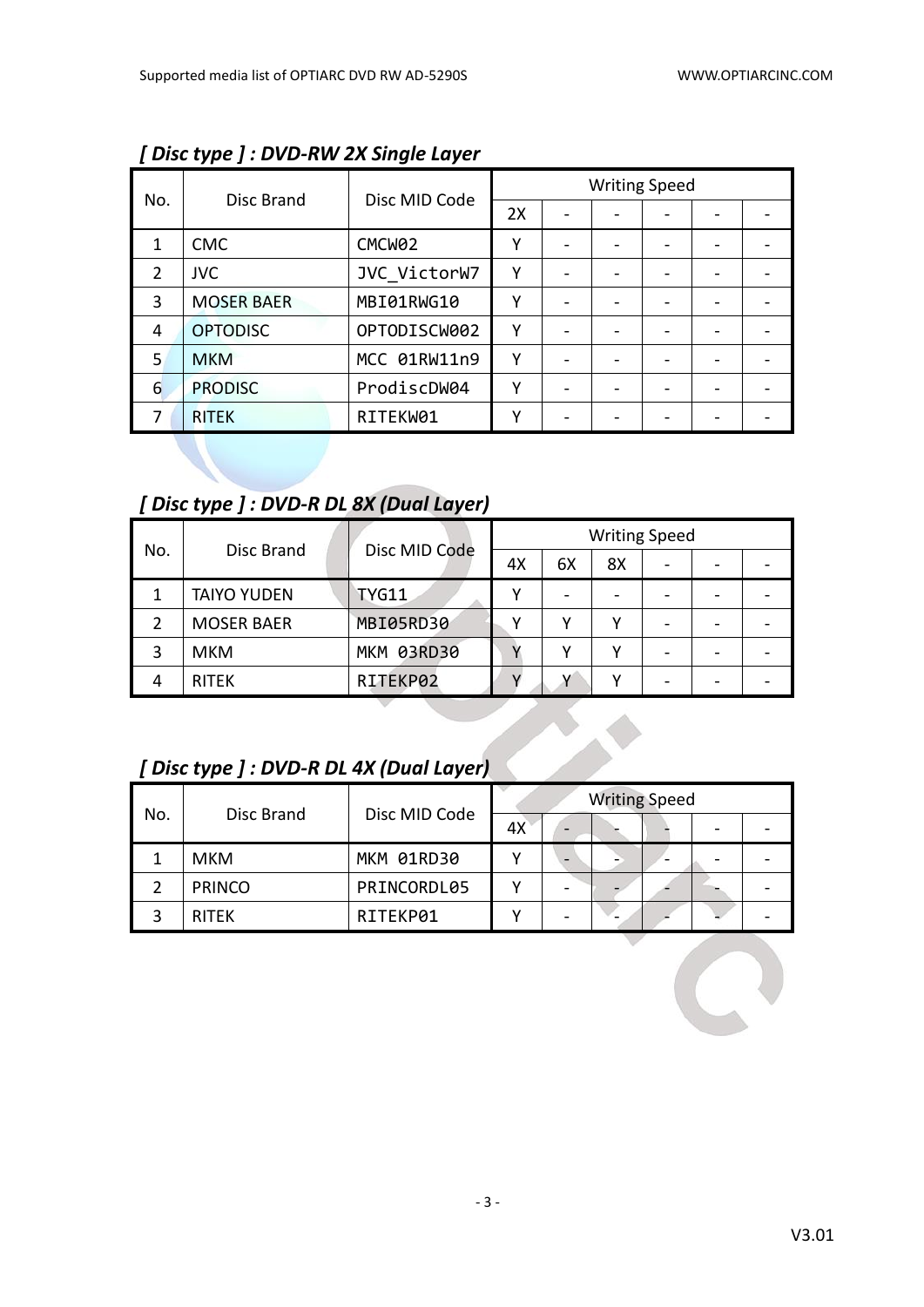# **Disc Group : DVD+R**

|                | Disc Brand                          | Disc MID Code                  |    |    |    | <b>Writing Speed</b> |     |                |  |  |
|----------------|-------------------------------------|--------------------------------|----|----|----|----------------------|-----|----------------|--|--|
| No.            |                                     |                                | 4X | 6X | 8X | 12X                  | 16X | 24X            |  |  |
| $\mathbf{1}$   | <b>TAIYO YUDEN</b>                  | YUDEN000T03                    | Y  | Y  | Y  | Y                    | Y   | Y              |  |  |
| $\overline{2}$ | <b>CMC</b>                          | CMC MAG M01                    | Y  | Y  | Υ  | Y                    | Y   | $\blacksquare$ |  |  |
| 3              | <b>DAXON</b>                        | <b>DAXON</b><br>AZ3            | Y  | Y  | Υ  | Y                    | Y   |                |  |  |
| 4              | FTI.                                | FTI<br>016                     | Y  | Υ  | Y  | Υ                    | Y   |                |  |  |
| 5              | <b>INFOMEDIA</b>                    | INFOME<br>R30                  | Y  | Y  | Y  | Y                    | Y   |                |  |  |
| 6              | <b>MAXELL</b>                       | MAXELL 003                     | Y  | Y  | Y  | Y                    | Y   |                |  |  |
| 7              | <b>MOSER BAER</b>                   | MBIPG101R05                    | Y  | Y  | Υ  | Y                    | Y   |                |  |  |
| 8              | <b>MKM</b>                          | <b>MCC</b><br>004              | Y  | Y  | Υ  | Υ                    | Y   |                |  |  |
| 9              | <b>OPTODISC</b>                     | OPTODISCR16                    | Y  | Y  | Υ  | Y                    | Y   |                |  |  |
| 10             | <b>PRODISC</b>                      | PRODISC R04                    | Y  | Y  | Υ  | Y                    | Y   |                |  |  |
| 11             | <b>RITEK</b>                        | RITEK<br>F16                   | Y  | Y  | Y  | Y                    | Y   |                |  |  |
| 12             | SONY                                | <b>SONY</b><br>D <sub>21</sub> | Υ  | Y  | Y  | Y                    | Y   |                |  |  |
| 13             | <b>TDK</b>                          | <b>TDK</b><br>003              | Y  | Υ  | Y  | Υ                    | Y   |                |  |  |
| 14             | <b>UME</b>                          | 003<br>AML                     | Y  | Y  | Υ  | Υ                    | Υ   |                |  |  |
|                |                                     |                                |    |    |    |                      |     |                |  |  |
|                |                                     |                                |    |    |    |                      |     |                |  |  |
|                | [Disc type ]: DVD+R 8X Single Layer |                                |    |    |    |                      |     |                |  |  |

#### *[ Disc type ] : DVD+R 16X Single Layer*

# *[ Disc type ] : DVD+R 8X Single Layer*

| No. | Disc Brand         | Disc MID Code     |    |    | <b>Writing Speed</b> |  |  |
|-----|--------------------|-------------------|----|----|----------------------|--|--|
|     |                    |                   | 4X | 6X | 8X                   |  |  |
| 1   | <b>INFOMEDIA</b>   | INFOME<br>R20     | γ  | Υ  |                      |  |  |
| 2   | <b>MAXELL</b>      | MAXELL 002        | γ  | γ  | v                    |  |  |
| 3   | <b>MKM</b>         | <b>MCC</b><br>003 | γ  | γ  | Y                    |  |  |
| 4   | <b>OPTODISC</b>    | OPTODISCOR8       | γ  | ۷  | Υ                    |  |  |
| 5   | <b>PRODISC</b>     | PRODISC R03       | γ  | ۷  | γ                    |  |  |
| 6   | <b>TAIYO YUDEN</b> | YUDEN000T02       | γ  | v  | ٧                    |  |  |
|     |                    |                   |    |    |                      |  |  |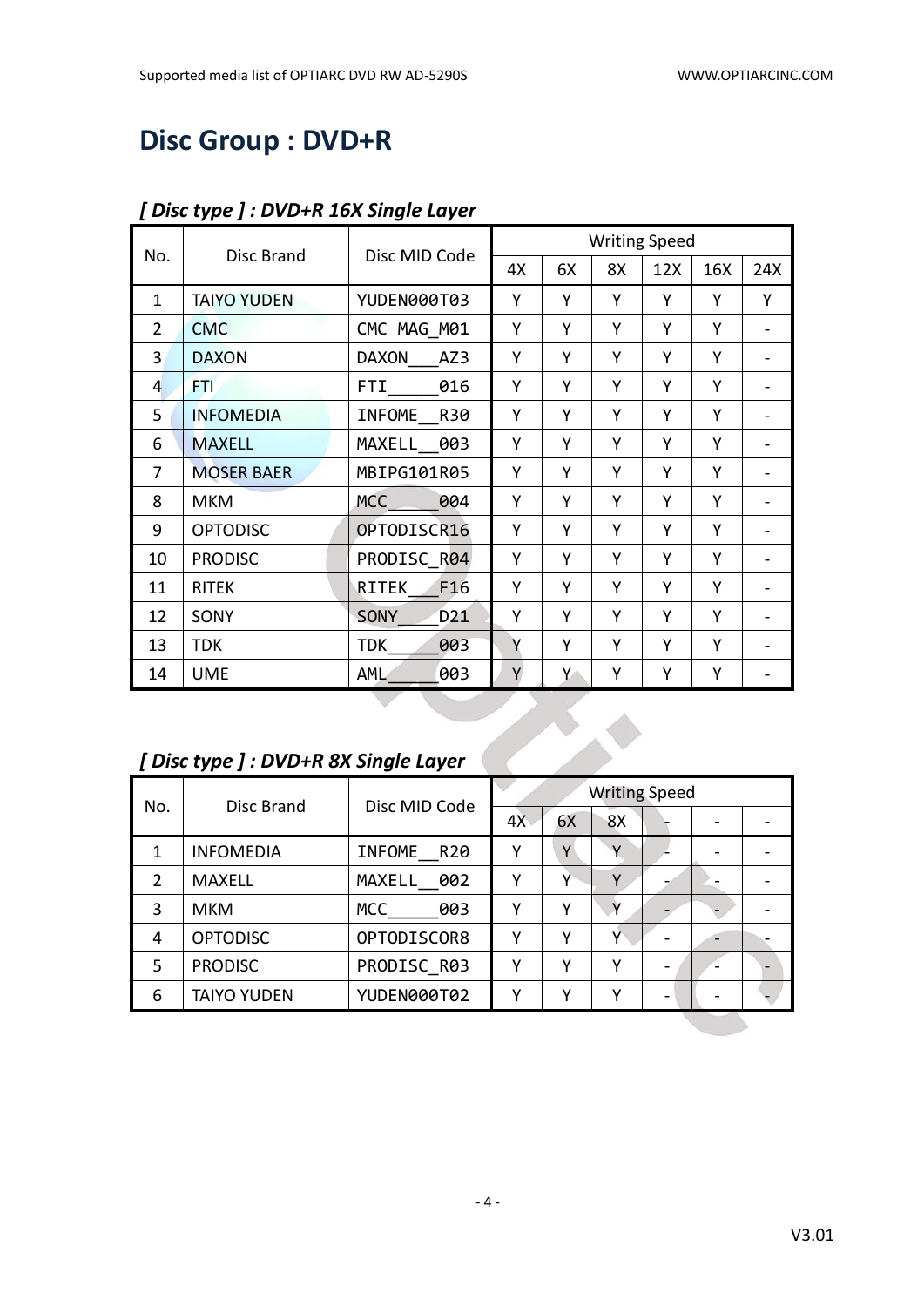| No. |                 |               |    |   | <b>Writing Speed</b> |   |  |
|-----|-----------------|---------------|----|---|----------------------|---|--|
|     | Disc Brand      | Disc MID Code | 4X | - | -                    | - |  |
|     | M-DISC          | MILLENIA001   |    |   | -                    |   |  |
|     | <b>OPTODISC</b> | OPTODISCOR4   |    |   | -                    | - |  |

### *[ Disc type ] : DVD+R 4X Single Layer*

## *[ Disc type ] : DVD+RW 8X Single Layer*

| No. | Disc Brand   | Disc MID Code       | <b>Writing Speed</b> |    |   |                              |  |  |  |
|-----|--------------|---------------------|----------------------|----|---|------------------------------|--|--|--|
|     |              |                     | 6X                   | 8X | - | $\qquad \qquad \blacksquare$ |  |  |  |
|     | <b>CMC</b>   | CMC MAG W03         |                      | ν  |   |                              |  |  |  |
|     | <b>MKM</b>   | <b>MKM</b><br>A03   |                      | ν  |   |                              |  |  |  |
|     | <b>RICOH</b> | RICOHJPNW21         |                      | v  |   |                              |  |  |  |
| 4   | <b>RITEK</b> | 008<br><b>RITEK</b> |                      |    |   |                              |  |  |  |

## *[ Disc type ] : DVD+RW 4X Single Layer*

| No.            | Disc Brand        | Disc MID Code                  |    | <b>Writing Speed</b> |  |  |
|----------------|-------------------|--------------------------------|----|----------------------|--|--|
|                |                   |                                | 4X |                      |  |  |
| 1              | <b>CMC</b>        | CMC MAG W02                    | Y  |                      |  |  |
| $\overline{2}$ | <b>DAXON</b>      | <b>DAXON</b><br>D42            | Y  |                      |  |  |
| 3              | <b>INFOMEDIA</b>  | INFODISCA10                    | v  |                      |  |  |
| 4              | <b>MOSER BAER</b> | MBIPG101W04                    | v  |                      |  |  |
| 5              | <b>MKM</b>        | <b>MKM</b><br>A02              | Y  |                      |  |  |
| 6              | <b>OPTODISC</b>   | OPTODISCOP4                    | Υ  |                      |  |  |
| 7              | <b>RICOH</b>      | RICOHJPNW11                    | Υ  |                      |  |  |
| 8              | <b>RITEK</b>      | <b>RITEK</b><br>004            | Y  |                      |  |  |
| 9              | SONY              | S <sub>11</sub><br><b>SONY</b> | Y  |                      |  |  |

 $\mathcal{L}^{\text{max}}$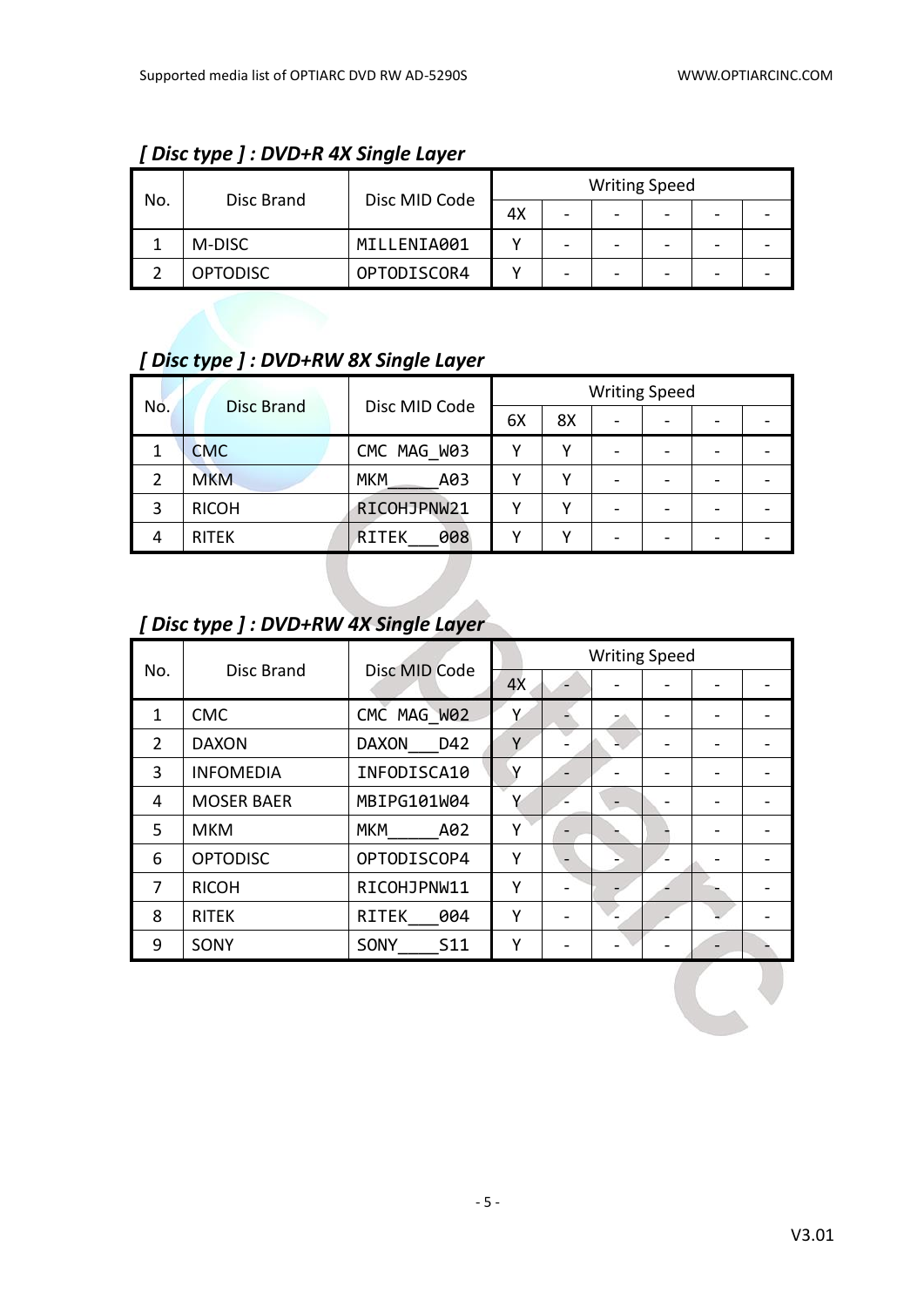|                | $\sim$ $\sim$ $\sim$ |                     | <b>Writing Speed</b> |    |    |  |  |  |  |
|----------------|----------------------|---------------------|----------------------|----|----|--|--|--|--|
| No.            | Disc Brand           | Disc MID Code       | 4X                   | 6X | 8X |  |  |  |  |
| $\mathbf{1}$   | <b>CMC</b>           | CMC MAG D03         | Υ                    |    |    |  |  |  |  |
| $\overline{2}$ | <b>MOSER BAER</b>    | MBIPG101R10         | Υ                    |    |    |  |  |  |  |
| 3              | <b>MOSER BAER</b>    | MBIPG101R12         | Υ                    |    |    |  |  |  |  |
| 4              | <b>RICOH</b>         | RICOHJPND01         | Υ                    |    |    |  |  |  |  |
| 5              | <b>MKM</b>           | <b>MKM</b><br>003   | Υ                    |    |    |  |  |  |  |
| 6              | <b>RITEK</b>         | <b>RITEK</b><br>S04 | Υ                    |    |    |  |  |  |  |
| 7              | <b>UME</b>           | UMEDISC DL1         | Υ                    |    |    |  |  |  |  |
| 8              | FTI                  | FTI.<br><b>R08</b>  | Υ                    |    |    |  |  |  |  |
|                |                      |                     |                      |    |    |  |  |  |  |

*[ Disc type ] : DVD+R DL 8X (Double Layer)*

*[ Disc type ] : DVD+R DL 2.4X (Double Layer)*

| No. | Disc Brand | Disc MID Code     | <b>Writing Speed</b> |   |   |   |   |  |  |
|-----|------------|-------------------|----------------------|---|---|---|---|--|--|
|     |            |                   | 2.4X                 | - | - | - | - |  |  |
|     | <b>MKM</b> | <b>MKM</b><br>001 |                      | - | - | - | - |  |  |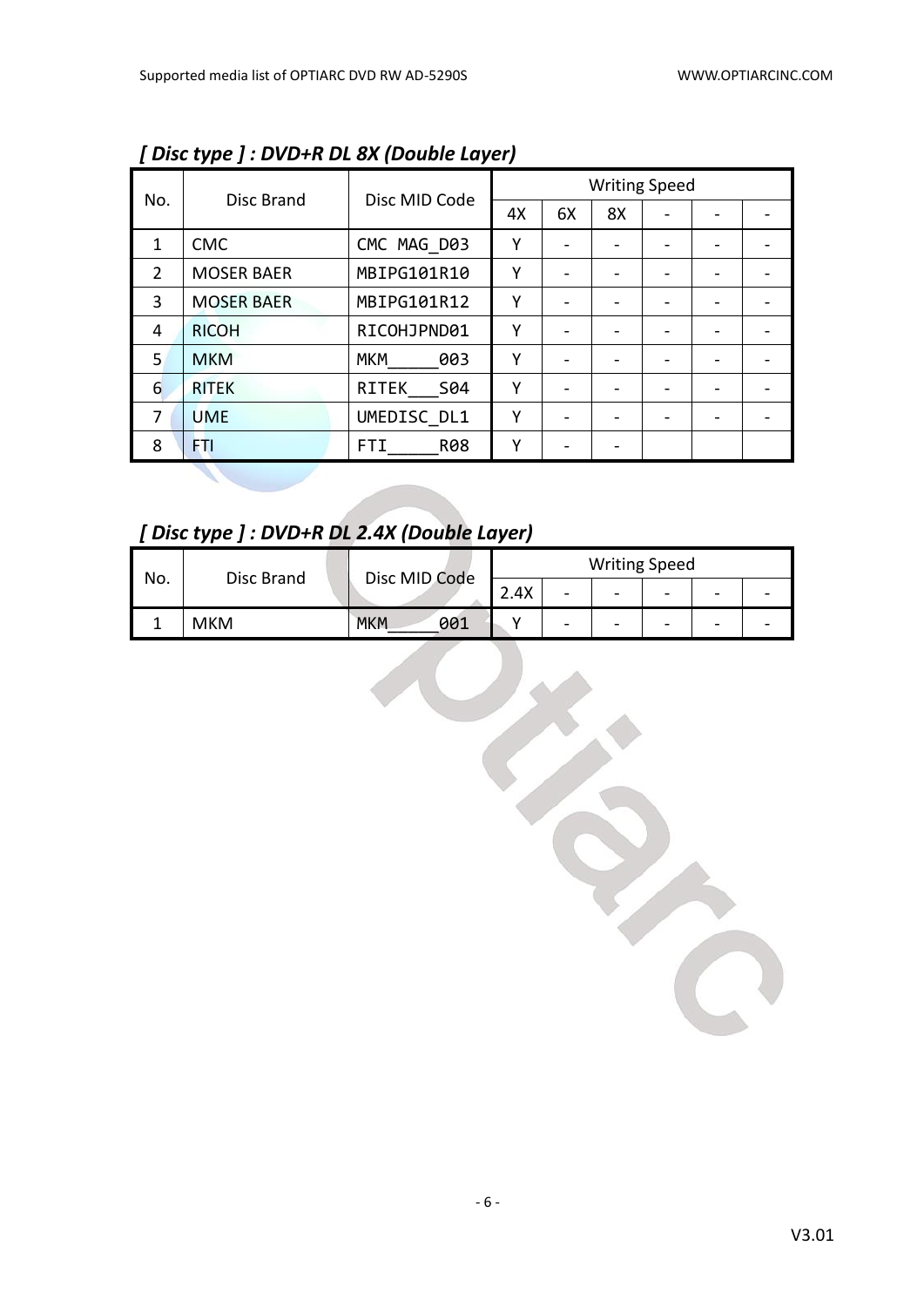# **Disc Group : CD-R**

#### *[ Disc type ] : CD-R 52X*

| No.            | Disc Brand         | Disc MID Code                   |    |     | <b>Writing Speed</b> |     |     |     |
|----------------|--------------------|---------------------------------|----|-----|----------------------|-----|-----|-----|
|                |                    | $($ Lead-In $\sim$ Lead-out $)$ | 8X | 16X | 24X                  | 32X | 40X | 48X |
| 1              | <b>CMC</b>         | $97:26.66 \approx 79:59.71$     |    | Υ   | Υ                    | Y   | Υ   | Y   |
| $\overline{2}$ | <b>OPTODISC</b>    | $97:22.67 \approx 79:59.74$     |    | Υ   | Υ                    | Y   | Y   | Y   |
| 3              | <b>PLASMON</b>     | $97:27.18 \approx 79:59.74$     |    | Υ   | Υ                    | Υ   | Υ   | Y   |
| 4              | <b>MOSER BAER</b>  | $97:17.06 \approx 79:59.74$     |    | Υ   | Υ                    | Y   | Υ   | Y   |
| 5.             | <b>MKM</b>         | $97:34.23 \approx 79:59.73$     |    | Y   | Υ                    | Y   |     |     |
| 6              | <b>PRINCO</b>      | $97:27.28 \approx 79:59.74$     |    | Υ   | Υ                    | Υ   | Υ   |     |
| 7              | <b>PRODISC</b>     | $97:32.19 \approx 79:59.71$     |    | Υ   | Υ                    | Υ   | Υ   | Υ   |
| 8              | <b>RITEK</b>       | $97:15.17 \approx 79:59.70$     |    | Υ   | Υ                    | Y   | Υ   | Υ   |
| 9              | SONY               | $97:24.16 \approx 79:59.74$     |    | Υ   | Υ                    | Υ   | Υ   | Υ   |
| 10             | <b>TAIYO YUDEN</b> | $97:24.01 \approx 79:59.72$     |    | Y   | Υ                    | Υ   | Υ   | Υ   |
| 11             | <b>TDK</b>         | $97:15.05 \approx 79:59.74$     |    | Υ   | Υ                    | Υ   | Y   | Y   |

### *[ Disc type ] : CD-R 48X*

|                            | [Disc type ] : $CD-R$ 48X |                             |    |            |                      |     |     |     |
|----------------------------|---------------------------|-----------------------------|----|------------|----------------------|-----|-----|-----|
|                            | Disc Brand                | Disc MID Code               |    |            | <b>Writing Speed</b> |     |     |     |
| No.                        |                           | (Lead-In ~ Lead-out)        | 8X | <b>16X</b> | 24X                  | 32X | 40X | 48X |
| 1                          | <b>PRODISC</b>            | $97:32.19 \approx 79:59.72$ |    |            | Υ                    | Υ   |     |     |
| [Disc type ] : CD-R DA 32X |                           |                             |    |            |                      |     |     |     |

#### *[ Disc type ] : CD-R DA 32X*

| No. | Disc Brand         | Disc MID Code               | <b>Writing Speed</b> |     |     |                          |  |  |  |
|-----|--------------------|-----------------------------|----------------------|-----|-----|--------------------------|--|--|--|
|     |                    | (Lead-In ~ Lead-out)        | 8x                   | 16x | 24x | 32x                      |  |  |  |
|     | SONY               | $97:24.15 \approx 79:59.74$ |                      |     |     | $\overline{\phantom{0}}$ |  |  |  |
|     | TDK                | $97:15.00 \approx 79:59.74$ |                      |     |     | $\overline{\phantom{0}}$ |  |  |  |
| 3   | <b>CMC</b>         | $97:26.66 \approx 79:59.74$ |                      |     |     | v                        |  |  |  |
| 4   | <b>TAIYO YUDEN</b> | $97:24.01 \approx 79:59.73$ |                      |     |     |                          |  |  |  |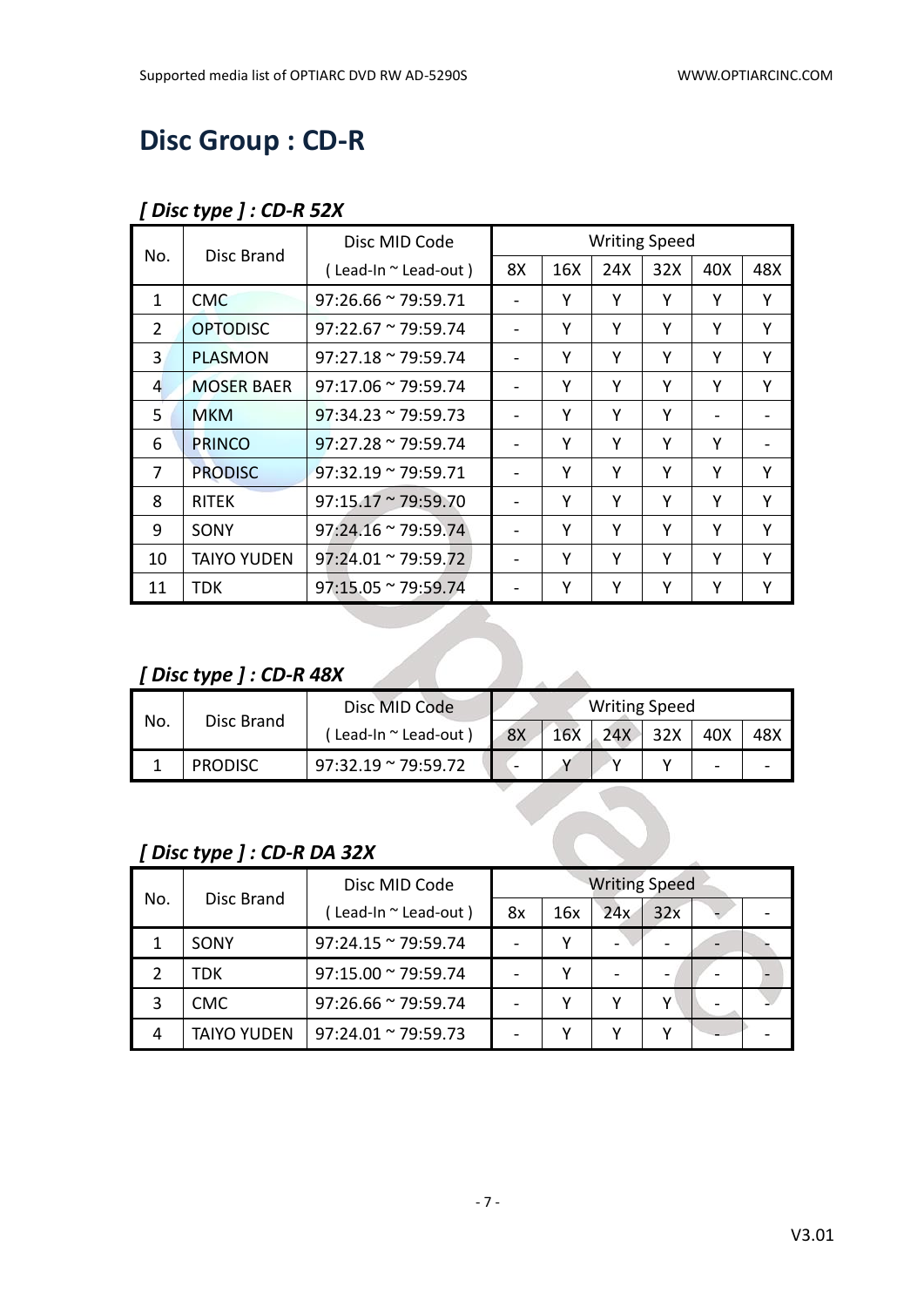| No. |            | Disc MID Code               |     |     | <b>Writing Speed</b>     |                          |  |
|-----|------------|-----------------------------|-----|-----|--------------------------|--------------------------|--|
|     | Disc Brand | Lead-In ~ Lead-out)         | 24X | 32X | $\overline{\phantom{0}}$ | -                        |  |
|     | <b>MKM</b> | $97:34.25 \approx 74:43.00$ |     |     | -                        | $\overline{\phantom{0}}$ |  |
|     | <b>MKM</b> | 97:34.25 ~ 79:59.74         |     |     |                          | -                        |  |

*[ Disc type ] : CD-RW Ultra Speed+ (32X media)*

### *[ Disc type ] : CD-RW Ultra Speed (24X media)*

| No. | <b>Disc Brand</b> | Disc MID Code               |     |     |                          | <b>Writing Speed</b> |  |
|-----|-------------------|-----------------------------|-----|-----|--------------------------|----------------------|--|
|     |                   | Lead-In ~ Lead-out)         | 16X | 24X | $\overline{\phantom{a}}$ | -                    |  |
|     | <b>MKM</b>        | $97:34.24 \approx 74:43.00$ |     |     | $\overline{\phantom{0}}$ | -                    |  |
|     | <b>MKM</b>        | $97:34.24 \approx 79:59.74$ |     |     | -                        |                      |  |

#### *[ Disc type ] : CD-RW High Speed (4X—10X)*

|                |                   | Disc MID Code               |                 | <b>Writing Speed</b> |  |  |
|----------------|-------------------|-----------------------------|-----------------|----------------------|--|--|
| No.            | Disc Brand        | (Lead-In ~ Lead-out)        | 10 <sub>X</sub> |                      |  |  |
|                | <b>CMC</b>        | $97:26.65 \approx 79:59.74$ | Υ               |                      |  |  |
| $\overline{2}$ | <b>INFOMEDIA</b>  | $97:25.30 \approx 79:59.73$ | Υ               |                      |  |  |
| 3              | <b>MOSER BAER</b> | $97:17.01 \approx 79:59.74$ |                 |                      |  |  |
| 4              | <b>MKM</b>        | $97:34.23 \approx 74:43.00$ |                 |                      |  |  |
| 5              | <b>MKM</b>        | $97:34.23 \approx 79:59.74$ |                 |                      |  |  |
| 6              | <b>PRINCO</b>     | $97:27.29 \approx 79:59.74$ | v               |                      |  |  |
|                | <b>RITEK</b>      | $97:10.00 \approx 79:59.74$ |                 |                      |  |  |

# *[ Disc type ] : CD-RW Normal Speed (4X)*

| No. | Disc Brand      | Disc MID Code               |    | <b>Writing Speed</b> |                          |  |  |  |
|-----|-----------------|-----------------------------|----|----------------------|--------------------------|--|--|--|
|     |                 | (Lead-In ~ Lead-out)        | 4X |                      |                          |  |  |  |
| 1   | <b>OPTODISC</b> | $97:22.60 \approx 79:59.74$ | γ  |                      | $\overline{\phantom{0}}$ |  |  |  |
| 2   | <b>CMC</b>      | $97:26.65 \approx 79:59.74$ | γ  |                      |                          |  |  |  |
| 3   | <b>MKM</b>      | $97:34.22 \approx 74:43.00$ | γ  |                      |                          |  |  |  |
| 4   | <b>MKM</b>      | $97:34.22 \approx 79:59.74$ | ٧  |                      |                          |  |  |  |
| 5   | <b>RICOH</b>    | $97:27.00 \approx 74:12.00$ | v  |                      |                          |  |  |  |
| 6   | <b>RITEK</b>    | $97:10.00 \approx 79:59.74$ |    |                      |                          |  |  |  |